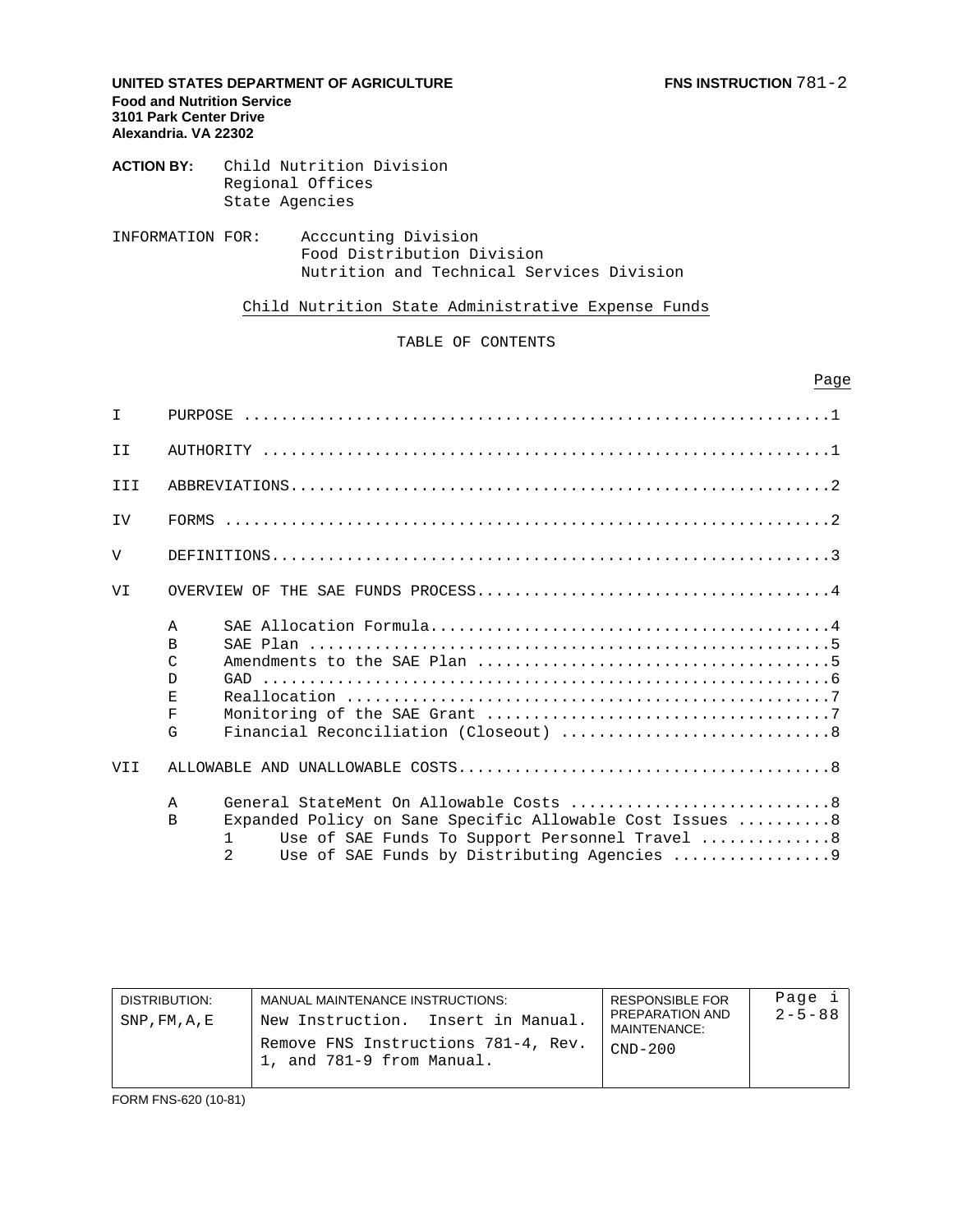# FNS INSTRUCTION 781-2

# Page

|                 |               | 3<br>Use of SAE Funds for ADP Services and Equipment 9                      |
|-----------------|---------------|-----------------------------------------------------------------------------|
|                 |               | Use of SAE Funds To Purchase ADP Software $\ldots, \ldots, \ldots, 10$<br>4 |
|                 |               | 5                                                                           |
|                 |               | 6<br>Use of SAE for Building Repairs 11                                     |
|                 | $\mathcal{C}$ |                                                                             |
|                 |               | $\mathbf{1}$                                                                |
|                 |               | $\overline{2}$<br>Expenses of General Government 11                         |
|                 |               | 3                                                                           |
|                 |               | $\overline{4}$                                                              |
|                 |               | 5                                                                           |
| VIII            |               |                                                                             |
|                 | Α             |                                                                             |
|                 | B             | Funds Which May Be Counted Towards Meeting the SFR 12                       |
|                 | $\mathcal{C}$ |                                                                             |
| <b>IX</b>       |               |                                                                             |
|                 | A             |                                                                             |
|                 | B             |                                                                             |
|                 | $\mathcal{C}$ | Adjustments for Change in Administering Agencies 14                         |
| X               |               | SUBJECT AREAS DISCUSSED IN OTHER SOURCES 14                                 |
|                 | $\mathbb A$   |                                                                             |
|                 | B             |                                                                             |
|                 | $\mathcal{C}$ |                                                                             |
|                 | D             |                                                                             |
| ΧI              |               |                                                                             |
| <b>EXHIBITS</b> |               |                                                                             |

- A Example of Form FNS-495
- B Example of SF-269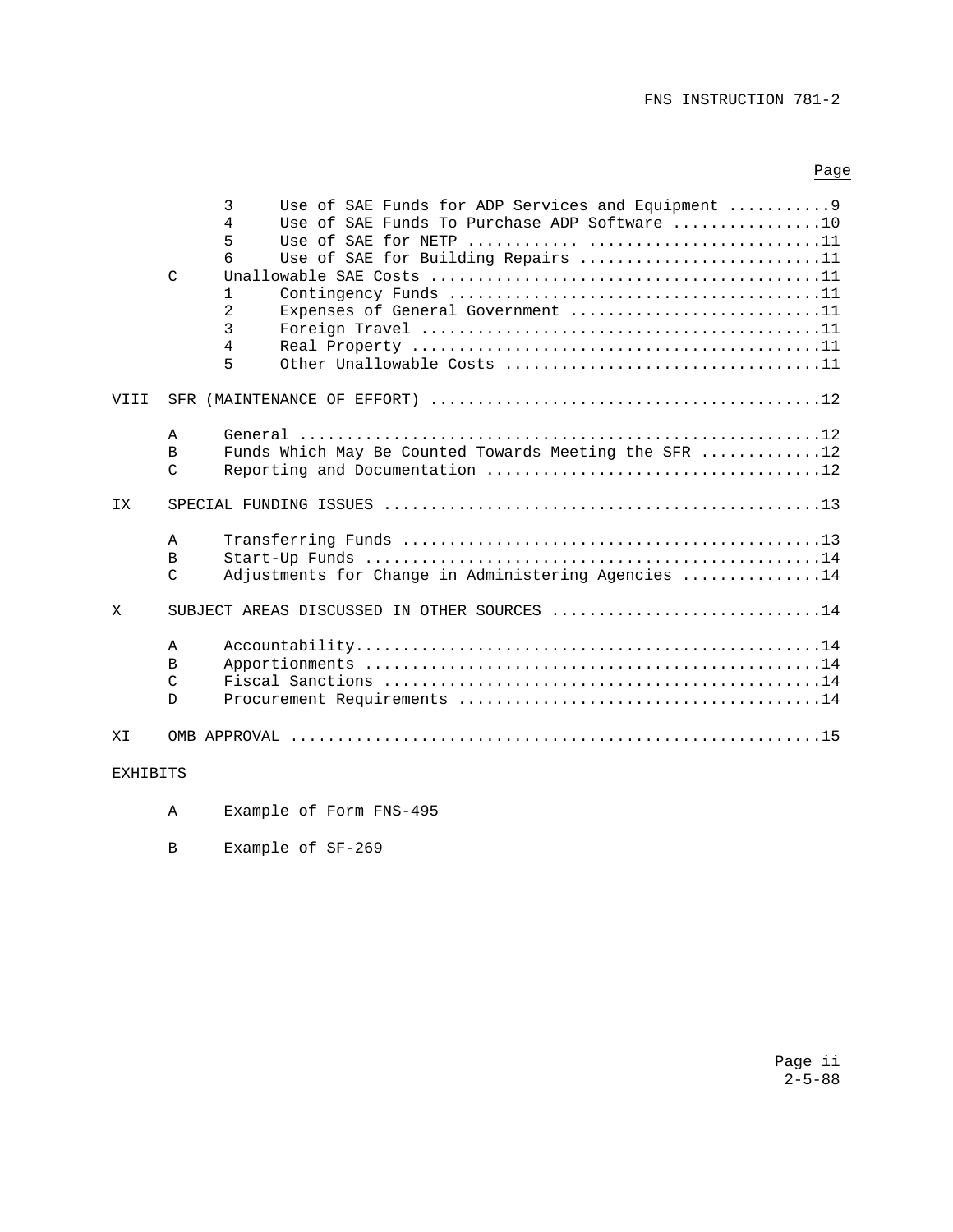**UNITED STATES DEPARTMENT OF AGRICULTURE FIND THE RESERVE FOR STATES DEPARTMENT OF AGRICULTURE Food and Nutrition Service 3101 Park Center Drive Alexandria. VA 22302** 

**ACTION BY:** Child Nutrition Division Regional Offices State Agencies

INFORMATION FOR: Acccunting Division Food Distribution Division Nutrition and Technical Services Division

### Child Nutrition State Administrative Expense Funds

I PURPOSE

This Instruction is:

 A An index to policies and procedures relating to Child Nutrition SAE funds.

B Intended for use by the FNS and SA officials.

 C Divided into several sections covering the SAE funds process, allowable costs, SFR, special funding issues, and references in other sources.

While some policies are set forth in this Instruction, the primary purpose is to guide the user to the appropriate source or document for more information This approach was selected to prevent duplication of policies and procedures already firmly established and described in other sources (e.g., program regulations, legislation, or guidance), and to create a comprehensive, but not unwieldy, Instruction covering SAE issues. SA's should consult their respective FNSRO's when questions arise or if they need copies of any of the materials cited for further reference.

#### II AUTHORITY

A Legislation. Section 7 of the CNA requires that the USDA make funds available to the States for their administrative costs incurred in connection with the NSLP, SBP, SMP, and CCFP. States are also authorized to use SAE funds allocated to them urger this section for costs incurred in administering the FDP. This legislation prescribes formulas for use by USDA in allocating SAE funds to States.

B Regulations.

 1 7 CFR Part 235 sets forth regulations to implement Section 7 of the CNA.

| DISTRIBUTION:<br>SNP, FM, A, E | MANUAL MAINTENANCE INSTRUCTIONS:<br>New Instruction. Insert in Manual.<br>Remove FNS Instructions 781-4, Rev.<br>1, and 781-9 from Manual. | <b>RESPONSIBLE FOR</b><br>PREPARATION AND<br>MAINTENANCE:<br>$CND-200$ | Page 1<br>$2 - 5 - 88$ |
|--------------------------------|--------------------------------------------------------------------------------------------------------------------------------------------|------------------------------------------------------------------------|------------------------|
|                                |                                                                                                                                            |                                                                        |                        |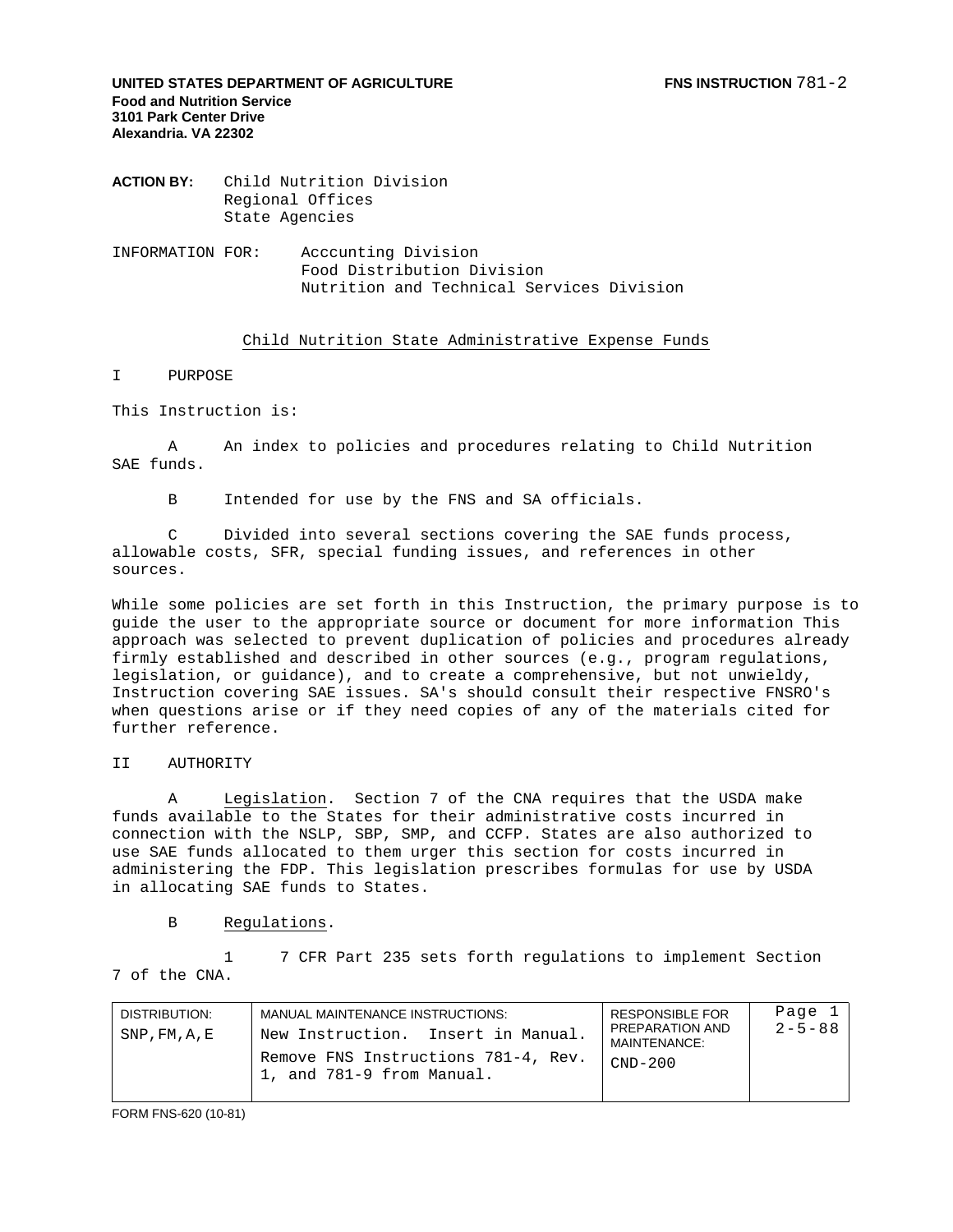2 7 CFR Part 3015 sets forth Department-wide policies and standards for administration of grants and cooperative agreements, and implements OMB Circulars A-102 (Revised), A-110, and A-128, which supersedes Attachment P of OMB Circular A-102 (Revised).

C Circulars.

1 OMB Circular A-102 (Revised) prescribes administrative requirements including application procedures and financial reporting instructions, which SA's must meet as a condition of receiving SAE funds.

2 OMB Circular A-87 (Revised) prescribes criteria for determining which items of cost incurred by grantees may be charged to their Federal grants.

#### III ABBREVIATIONS

ADP - Automated Data Processing CCFP - Child Care Food Program CFR- Code of Federal Regulations CNA - Child Nutrition Act of 1966, as amended CND - Child Nutrition Division FDP - Food Distribution Program FNS - Food and Nutrition Service FNSRO - Food and Nutrition Service Regional Office GAD - Grant Award Document LOC - Letter of Credit ME - Management Evaluation NETP - Nutrition Education and Training Program NSLP - National School Lunch Program OMB - Office of Management and Budget SA - State Agency SAE - State Administrative Expense SBP - School Breakfast Program SF - Standard Form SFR- State Funding Requirement (Maintenance of Effort) SFSP - Summer Food Service Program SMP- Special Milk U.S. - United States USDA - United States Department of Agriculture IV FORMS

FNS-495, Grant Award Document FNS-525, State Administrative Expense Funds Reallocation Report SF-269, Financial Status Report SF-1193A, Letter of Credit

> Page 2  $2 - 5 - 88$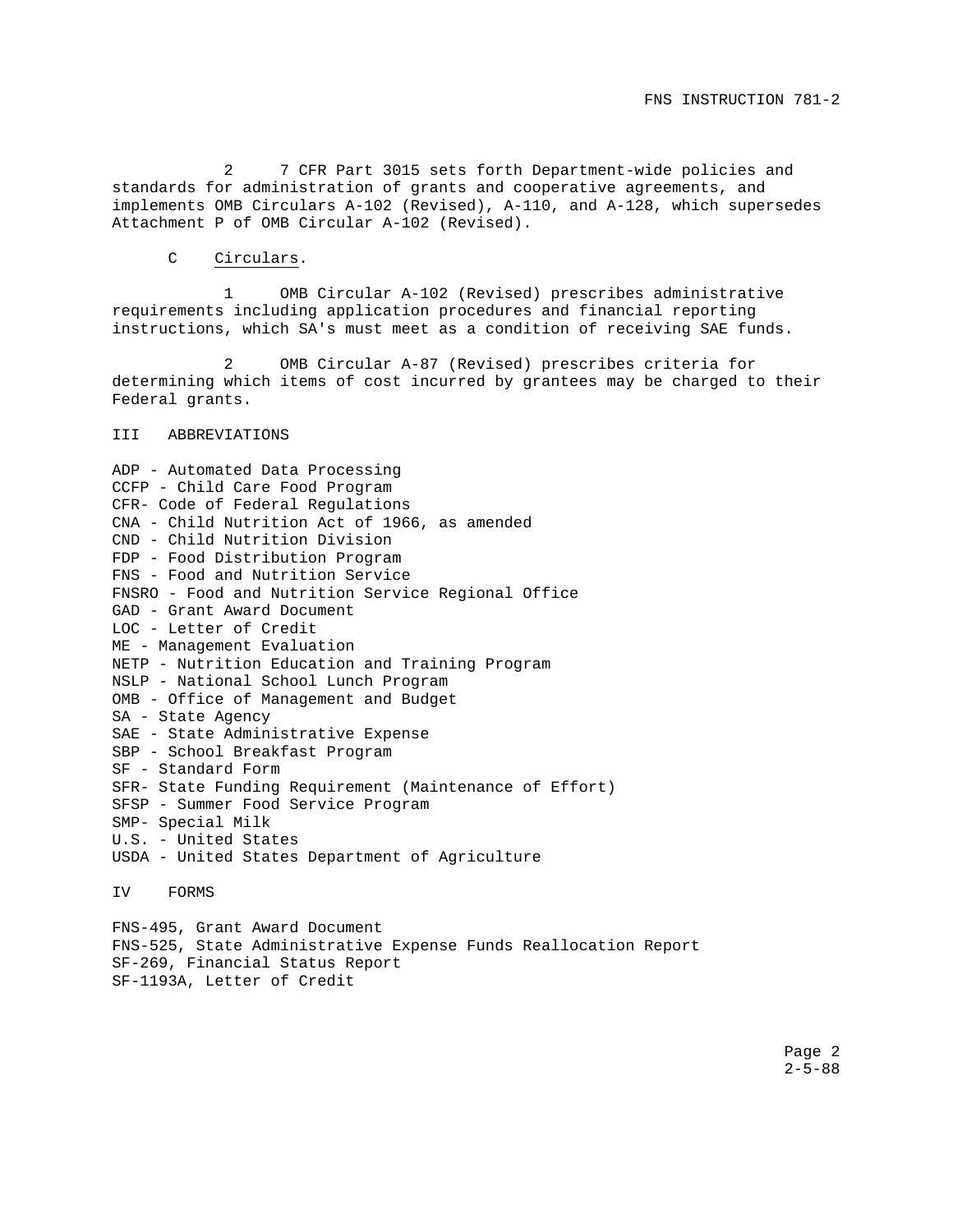#### V DEFINITIONS

A Administrative cost means a State-level item of cost chargeable to the organization, management, monitoring, technical assistance, or policy implementation functions of a child nutrition program, in contrast to costs incurred in the actual delivery of program benefits to eligible persons. Such items include salaries, fringe benefits, supplies, travel, ADP equipment or services, and indirect costs.

B Approved plan amount means the SA's actual funding needs, not including State funds, as identified in an SA's SAE Plan, i.e., the amount of SAE approved in the SAE Plan; This amount may be less than, but can never be greater than the authorized funding level.

C Authorized funding level means the total amount of SAE funds available

to an SA for obligation and expenditure during a given fiscal year, i.e., the SA's SAE formula allocation for that year plus the carryover from the previous fiscal year. The amount of these funds to which the SA has access through its LOC is determined by the approved plan amount. The authorized funding level may change during the fiscal year to reflect better carryover estimates, or other changes in funding levels, e.g., transfers of SAE funds between SA's, reallocation results, or start-up funds.

D Carryover (State), for the purpose of this Instruction, means SAE funds which are not obligated by September 30 of the first year of the SAE grant and are thus available for State obligation and expenditure during the second year of the SAE grant. The carryover amount is determined using information reported on the fourth quarter SF-269. If the fourth quarter SF-269 is not accurately completed based on instructions provided by the FNSRO, revisions to the fourth quarter report may be necessary. More information about how the carryover is calculated is found in the SAE Management System guidance.

E Child nutrition programs means the NSLP, SBP, SMP, CCFP, and SFSP.

Distributing agency means the agency within a State which is responsible for the administration of the FDP in schools when this function is not the responsibility of the State educational agency.

Fiscal year means the Federal fiscal year, i.e., the period of 12 calendar months beginning October 1 of each calendar year and ending September 30 of the following calendar year.

H Grant award document is a document (Form FNS-495) which, among other elements, specifies the current grant authority and establishes the Federal obligations and spending limit of the grant. The GAD also identifies the estimated annual grant and references any conditions placed upon access to these funds through the LOC. A GAD is prepared by the FNSRO for each SA which receives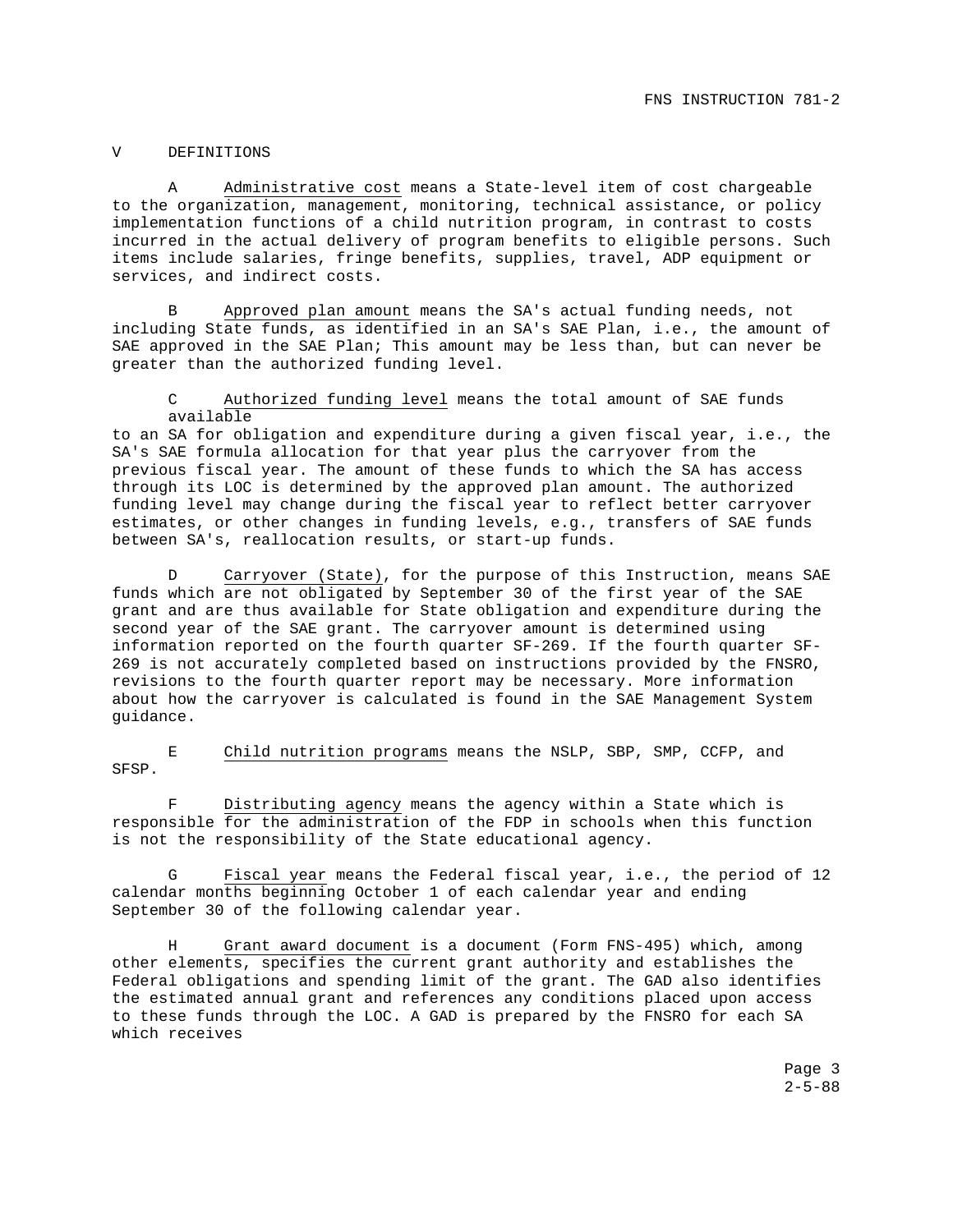SAE funds. Refer to section VI D, below, and FNS Instruction 407-3, Grant Award Process, for more detail on GAD's. A copy of a GAD is found in Exhibit A, attached.

 I Letter of Credit is a document (SF-1193A) making a specified amount of SAE funds available to each SA authorizing it to withdraw funds from the U.S. Treasury Regional Disbursing Office as needed within a stated time and for a certain amount for the purpose of immediate payment of allowable costs incurred in the operation of FNS program(s). The amount of SAE funds made available to an SA through its LOC is subject to the terms and conditions of the GAD.

J SAE Plan means the document prepared by the SA describing its plan for meeting its administrative responsibilities under the NSLP, SBP, SMP, CCFP, and FDP in schools and child care institutions as applicable.

K State agency means a State educational agency or other agency of the State which administers one or more of the following: NSLP, SBP, SMP, CCFP, or FDP in schools.

VI OVERVIEW OF THE SAE FUNDS PROCESS

The SAE funds process involves several specific activities which may overlap but may logically be considered in the following order: allocation of SAE funds among SA's; preparation and approval of the SAE Plan; preparation and approval of amendments to the SAE Plan; preparation of the GAD; reallocation of SAE funds; monitoring SAE grants; and financial reconciliation. Each of these areas is discussed below.

SAE Allocation Formula. Each fiscal year CND shall allocate SAE funds to each SA in accordance with formulas prescribed in Section 7 of the CNA and in section 235.4 of 7 CFR. The SAE allocation levels determined by these formulas will be available to the SA's for a 2-year period All SAE funds not obligated and expended as of the close of business on September 30 of the 24th month of the grant will be deobligated. The amount of the SAE formula allocation will not . change during the 2-year period of availability unless the SA:

1 Voluntarily returns funds to FNS for reallocation;

- 2 Receives additional SAE funds through the reallocation;
- 3 Agrees to a transfer of funds to another SA within the State;

4 Is granted additional SAE funds for start-up costs incurred in assuming administrative responsibility for child nutrition programs (except SFSP) from the FNSRO; or

> Page 4  $2 - 5 - 88$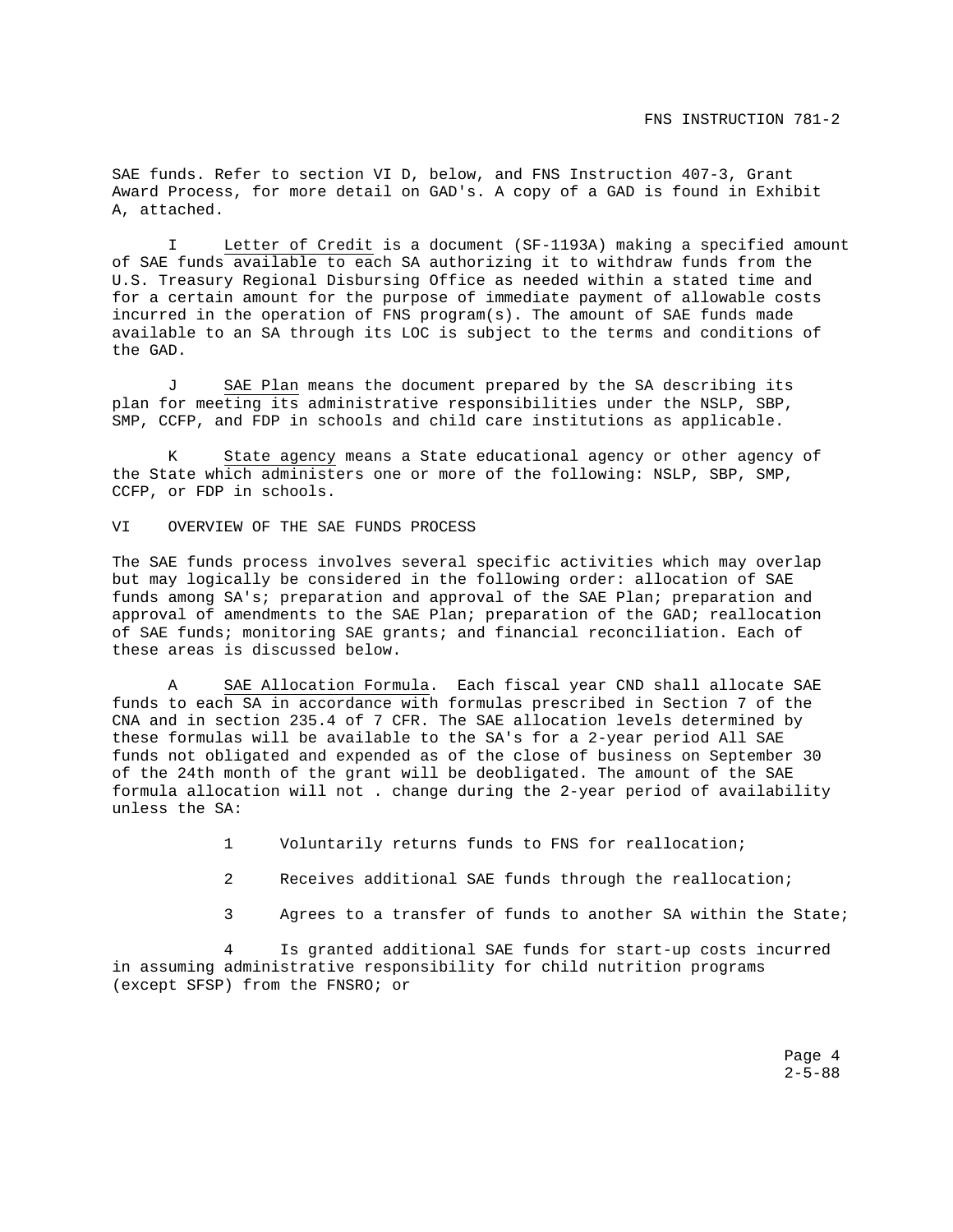5 Fails to comply with the terms of the grant as set forth in the GAD.

Refer to section 235.4 of 7 CFR for a description of bow SAE funds are allocated among SA's.

B SAE Plan. By August 15 of each year, each SA shall submit to the FNSRO an SAE Plan which describes the SA's plan for meeting its administrative responsibilities for the child nutrition programs for which it receives SAE funds. The SAE Plan covers the SA's administrative activities and anticipated costs for 1 fiscal year.

The SAE Plan is a key document in determining how funds will be provided to the SA's. The key features of the Plan are:

The SA must have its SAE Plan approved before it can receive any current year or carried over SAE funds (except that an advance may be made at FNSRO's discretion if the Plan has not been approved by the first day of the grant year).

2 The SAE Plan for a given fiscal year cannot be approved for more than the authorized funding level. This includes any adjustments to the allocation levels made necessary by changes identified in paragraph A, above. These adjustments (reallocation, transfering funds, start-up funds, and adjustments for change in administering agencies) are discussed in greater detail in paragraph E and section IX, below.

3 The amount of funds made available to t-he SA in its LOC is limited to the approved plan amount. The approved plan amount includes carryover and current year SAE funds as appropriate. This does not affect obligation levels on the GAD which are based on the formula allocation for the 2-year grant period.

Additional information regarding the SAE Plan approval process can be found in the SAE Plan guidance provided annually by the FNSRO's and CND; the SAE Management System guidance issued by CND; and paragraphs 235.5(b) and (c) of 7 CFR.

C Amendments to the SAE Plan. The SA can amend the SAE Plan at any time during the fiscal year, for up to the amount allocated plus carryover plus or minus any adjustments identified in paragraph A, above. %he SA must amend its SAE Plan any time the actual performance or funding levels vary significantly from what is included in the approved SAE Plan. The SA must obtain formal approval from the FNSRO for amendments for:

1 State or SAE fund decreases which result in significant decreases in levels of activity in the approved SAE Plan or are so large as to suggest that the approved activity level may not be met;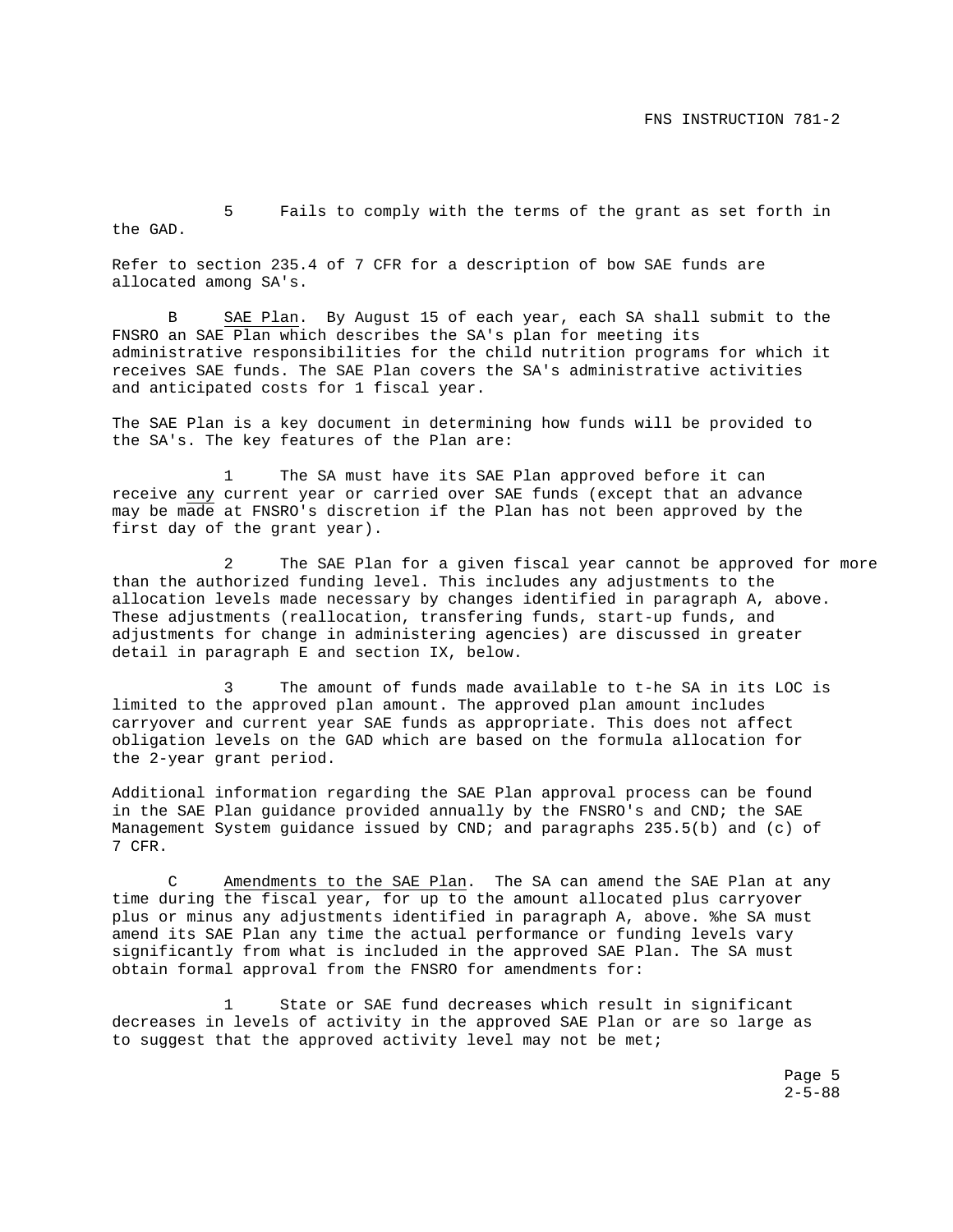2 SAE fund increases; or

3 Significant changes in the activities even when there is no change in funding levels.

All other amendments will be reviewed, but do not require FNSRO approval.

For further information about the amendment process, refer to the SAE Plan guidance provided annually by the FNSRO's and CND; the SAE Management System guidance issued by the CND; and paragraph 235.5 (c) of 7 CFR.

D GAD. A GAD, as it relates to FNS programs in general and to SAE in particular, is a specific commitment of funds, in accordance with the law and applicable child nutrition regulations, linking a level of funding on the part of FNS with a level of performance on the part of the grantee. A GAD shall be prepared by the FNSRO for each SA receiving SAE funds. The GAD serves as FNS' obligating document to notify the SA of:

The total amount of SAE funds available to the SA through the SAE formula allocation plus or minus any adjustments identified in paragraph A, above.

information is contained in block 6 of Form FNS-495 and identifies the estimated amount available to the grantee for the term of the grant.

2 The cumulative Federal obligation amount. This amount is the current Federal obligation and the amount available to the SA through the date on the GAD. (The amount of Federal obligations is limited to the amount apportioned, generally on a quarterly basis, by OMB.) This information is contained in block 8 of Form FNS-495. The amount in this block and the amount in block 6 of Form FNS-495 will not normally agree until the fourth quarter of the grant when all funds allocated for the year have been made available.

3 Information on the terms and conditions of the grant. This block will identify such things as limitations placed on LOC funding and refer grantees to other documents (e.g., the approval letter for the SAE Plan(s) or other agreements with FNS) which detail the conditions under which the SAE funds will be made available for payment. This information is contained in block 9 of Form FNS-495.

SAE funds are unique in that they are made available to the SA each year for 2 full years. The formula allocation is provided through the grant award process. A 2-year grant is provided identifying the full allocation as determined by the formulas. SA's must obligate and expend all of the funds allocated which are carried over into the second year of the 2-year grant before obligating and expending funds provided in the current year grant. In effect, funds are treated on a first-in, first-out basis.

The fact that the SAE Plan is submitted on an annual basis and grants are issued on a 2-year basis presents a unique funding situation While grants overlap, funding is provided through the LOC contiguously, on an annual basis. In the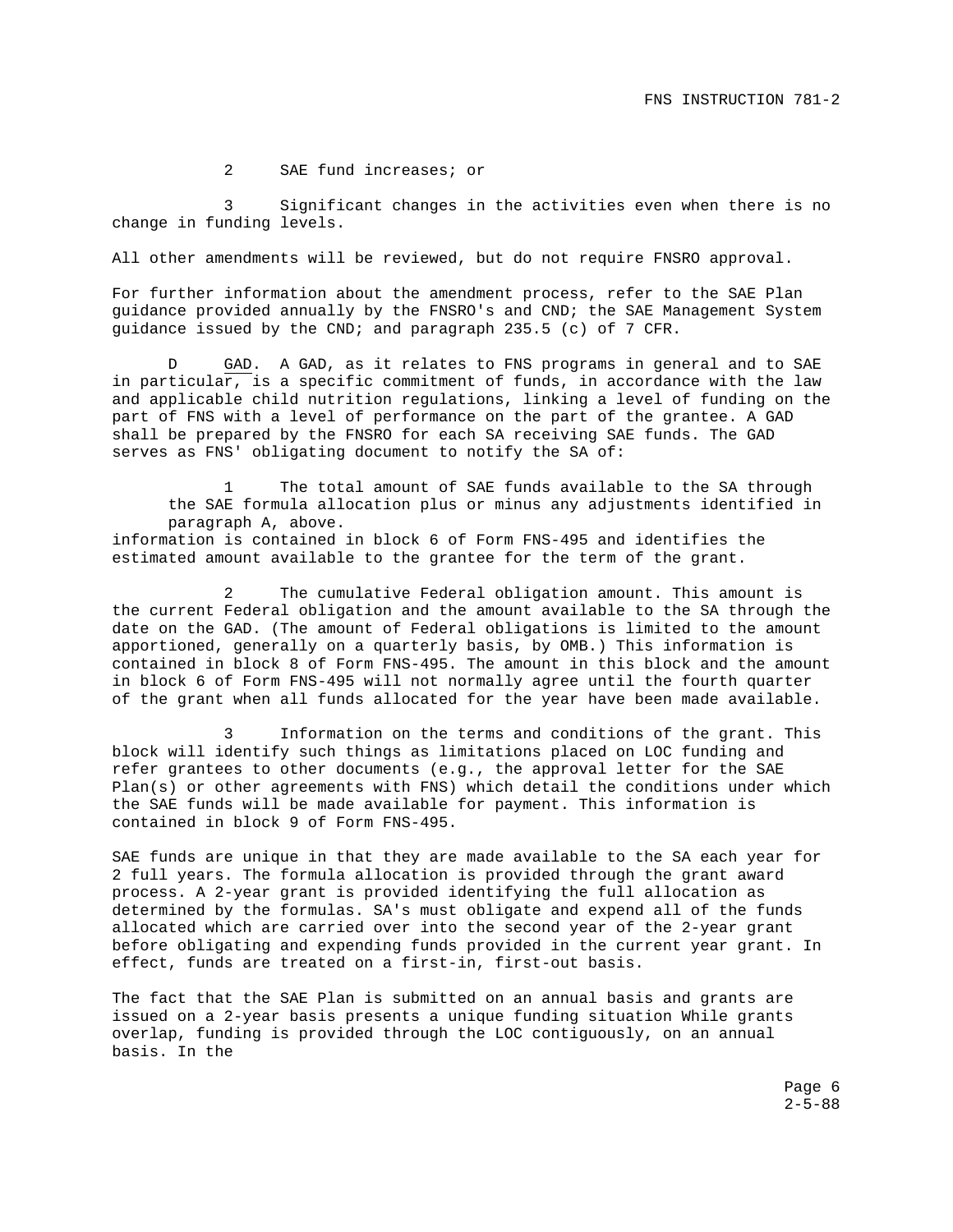first year of the grant the LOC is funded up to total obligations provided in t-he grant. In the second year of the grant, funding through the LOC is based on the first-in, first-cut principle. Any funds which are not obligated by the SA in the first year of the grant will be funded in the new year LOC before funds will be provided in the LOC from the new grant. Regardless of SA budget procedures, SA's should obligate all of the carryover before obligating any funds from the current year grant-

The amount available through the LOC is always limited to the current year's approved plan amount.

Grant funds must be fully obligated and expended by the SA by September 30 of the second year of the grant- For example, a grant issued October 1, 1986 must be fully obligated and expended by the SA by September 30, 1988. Any funds remaining in the grant at the end of the second year will be deobligated by FNS.

For more information about GAD's and how they relate to SAE funds, refer to the SAE Management System guidance issued by the CND. More general information about GAD's can be found in FNS Instruction 407-3.

E Reallocation. The reallocation of SAE funds provides SA's the opportunity to request funds in excess of the amount of the formula allocation plus carryover, or to return funds they will not use. Only one reallocation is anticipated each fiscal year. By May 1, each SA must submit to the FNSRO Form FNS-525 on the status of SAE funds.

Reallocation requests are approved contingent on adequate justification provided by the SA to support the need for the additional funds and on the availability of funds for reallocation. An approved request is considered an amendment to the SAE Plan for the year in which the SAE funds will be obligated.

During the reallocation, SA's may also return funds which they will not use. In such cases, the Form FNS-525 and accompanying documentation is considered the amendment to the SAE Plan. No formal SAE Plan approval is necessary for returns of funds unless it significantly decreases the approved plan amount or approved level of activity.

Further information about the reallocation process and related amendments to the SAE Plan can be found in the SAE Management System guidance issued by CND, the Reallocation guidance issued annually by CND and the FNSRO's, and paragraph 235.5(d) of 7 CFR.

F Monitoring of the SAE Grant. The FNSRO's and CND monitor SAE funds beginning at the time the SAE Plan is approved and continuing through at least the second year of the grant. Thus, as the grant periods for the SAE grants overlap, and funds from grants active in any given fiscal year may be included in the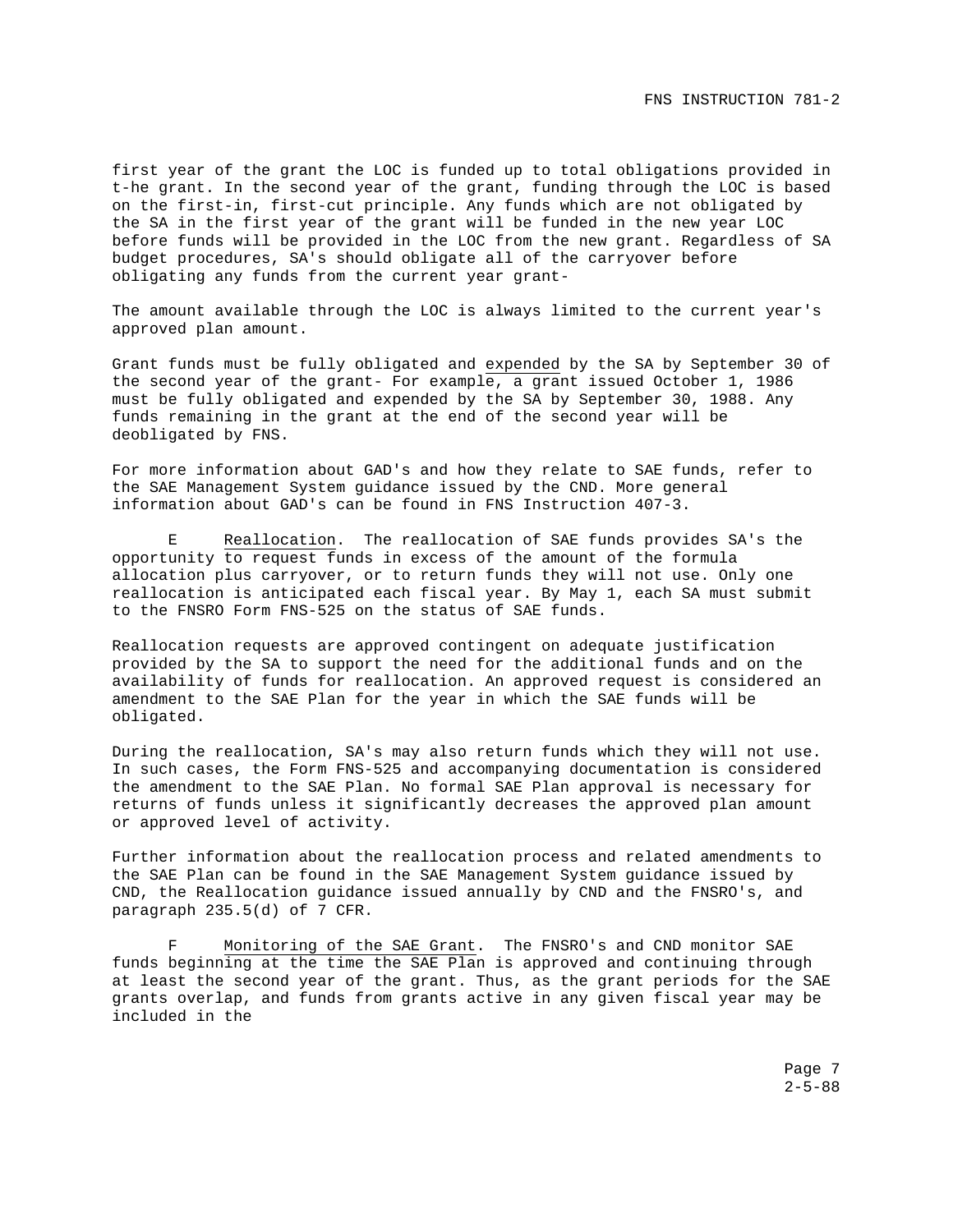current approved SAE Plan, monitoring becomes an ongoing effort. Formal monitoring efforts include ME's and assessments made under the SAE Management System. Refer to ME guidance provided annually by the CND and the SAE Management System guidance issued by CND and section 235.8 of 7 CFR for more information about the monitoring of SAE funds.

G Financial Reconciliation (Closeout). SAE funds are closed cut at the end of the second year of the grant. The FNSRO's and Accounting Division may close out the SAE grant earlier if all of the SAE funds in the 2-year grant have been expended. For further information refer to FNS Instruction 407-3 and FNS Program Accounting System Procedures, PAS-670, PAS-671, and PAS-674.

#### VII ALLOWABLE AND UNALLOWABLE COSTS

A General Statement on Allowable Costs. SAE funds may be used for administrative expenditures for the NSLP, SBP, SMP, and CCFP, as well as for the FDP when funds cover any of these programs. Up to 10 percent of SAE funds may be transferred to cover administrative costs incurred for the SFSP. Funds may be transferred between SA's within the same State as discussed in section IX A, below.

Administrative costs charged to the SAE y£ant must be "administrative" as discussed in section 235.6 of 7 CFR; "allowable" as defined under OMB Circular A-87 (Revised), Attachment B (sections B and C); and consistent with the SA's SAE Plan. Costs, identified in OMB Circular A-87 (Revised) as allowable only with prior approval, must be identified and explained in the SAE Plan. Approval of the SAE Plan constitutes the prior approval cited above. For more information on allowable costs consult the SAE Plan guidance issued annually by CND and FNSRO's; OMB Circular A-87 (Revised), Attachment B; and 7 CFR Part 3015, Subpart T.

B Expanded Policy on Some Specific Allowable Cost Issues. Some areas of allowable costs have raised frequent questions, These areas, described below, include the use of SAE funds for travel, food distribution, and data processing.

1 Use of SAE Funds To Support Personnel Travel. Generally only travel expenses for SA level personnel may be supported by SAE funds. There are, however, two notable exceptions to this policy. One exception, authorized by paragraph 210.27 (g) of 7 CFR allows SA's to use SAE funds for justified travel expenses incurred for, or by, the State Food Distribution Advisory Council. The second exception allows SA's to use SAE funds to cover travel expenses for local personnel under limited circumstances as specified below.

When an SA authorizes local personnel to act on its behalf in the performance of a service which is normally an SA responsibility, the State may reasonably extend the use of SAE funds to cover the expenses incurred by local personnel in the performance of that service. For example, a State may enlist local personnel to conduct a procurement workshop for local managers, or participate on a panel which is intended to help local personnel improve their food service operations. Any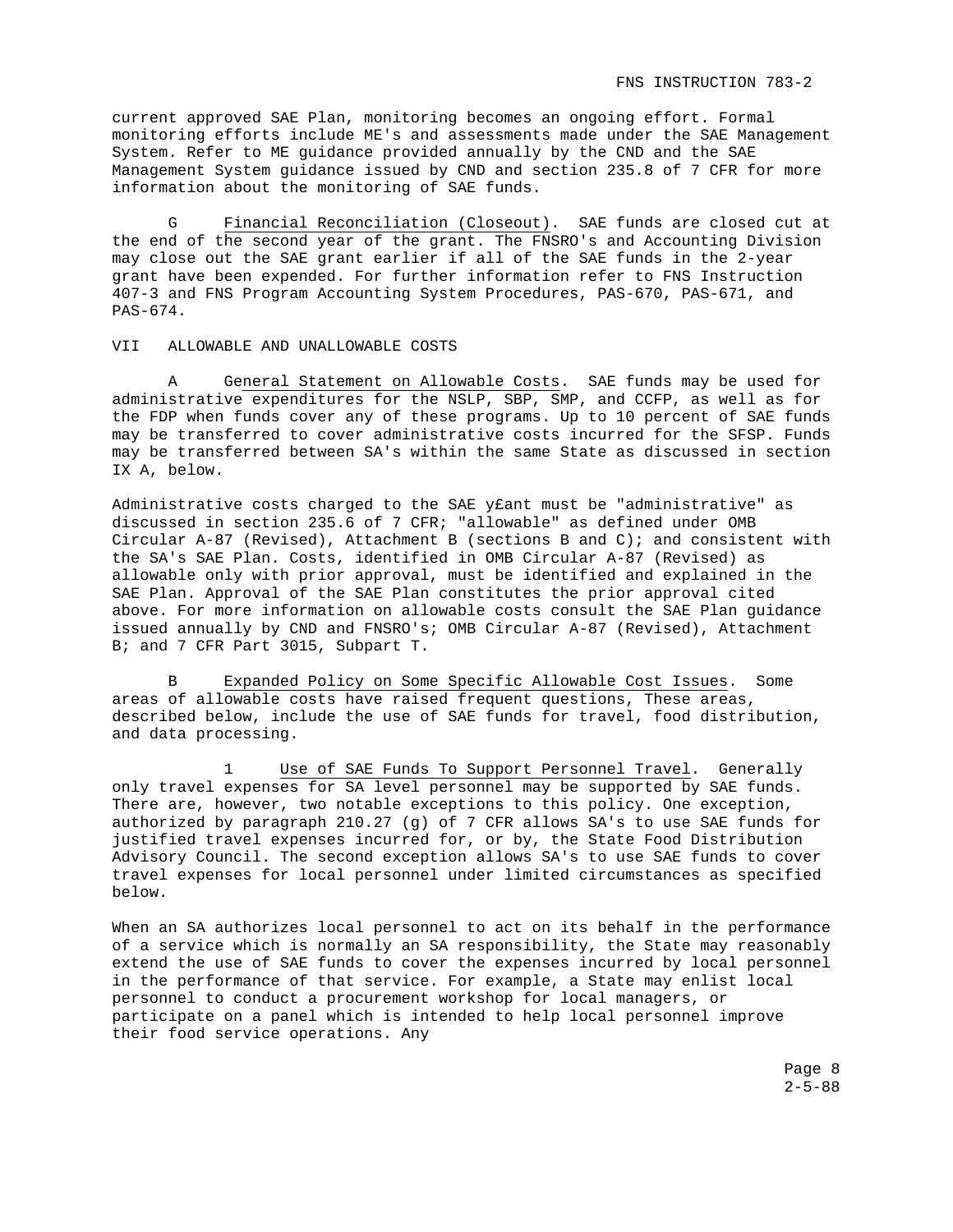training needed to prepare local personnel to act on behalf of the SA may also, at the SA's discretion, be considered a component of the expenses incurred in the performance of an SA responsibility. As such, SAE funds may be used for local and SA personnel 'to cover the travel costs incurred for all such training.

States may not, however, extend the use of SAE funds to cover travel, food, or lodging expenses of local personnel who attend or participate in, but are not actively conducting on behalf of the SA, a workshop, training session, etc., regardless of whether it is held in-State or cut-of-State- Even though such local personnel may make a contribution based on their knowledge or experience, they are only incidentally assisting the State, and therefore, their expenses may not be viewed as the State's expenses.

2 Use of SAE Funds by Distributing Agencies. Due to wide variances in the degree of administrative and operational responsibilities assumed by the State distributing agencies for these programs, FNS allows some flexibility in the use of SAE funds by distributing agencies. That is, FNS permits the use of SAE funds by distributing agencies for costs which would not otherwise be considered administrative. The expectation in regard to State distributing agency use of SAE funds is that genuine program improvements should result; and the SAE funds are not to be used to supplant State funds. The FNSRO's shall work with the States to determine if their proposed expenditures will have maximum impact in contributing to overall program objectives. In addition to those costs normally identified as allowable SAE administrative costs, the following expenditures are allowable administrative costs for distributing agencies:

> a The leasing of additional space for offices or for warehousing of commodities at the State level.

b The procurement or rental of equipment for use in the administration or operation of the program. Such equipment may include lift trucks or other vehicles used for distributing food or conducting reviews of the program.

c The maintenance of equipment used in the ad-ministration or operation of the program.

d The computerization of food allocations and inventories. Refer to subparagraphs 3 and 4, below, for specific information on the limitations and approval requirements when using SAE for ADP services and equipment.

3 Use of SAE Funds for ADP Services and Equipment. The cost of routine ongoing usage of existing ADP services that support the SA's discharge of its responsibilities under its agreement with FNS is allowable. Such services include automated computation of claims data from local entities; per meal costs under

> Page 9  $2 - 5 - 88$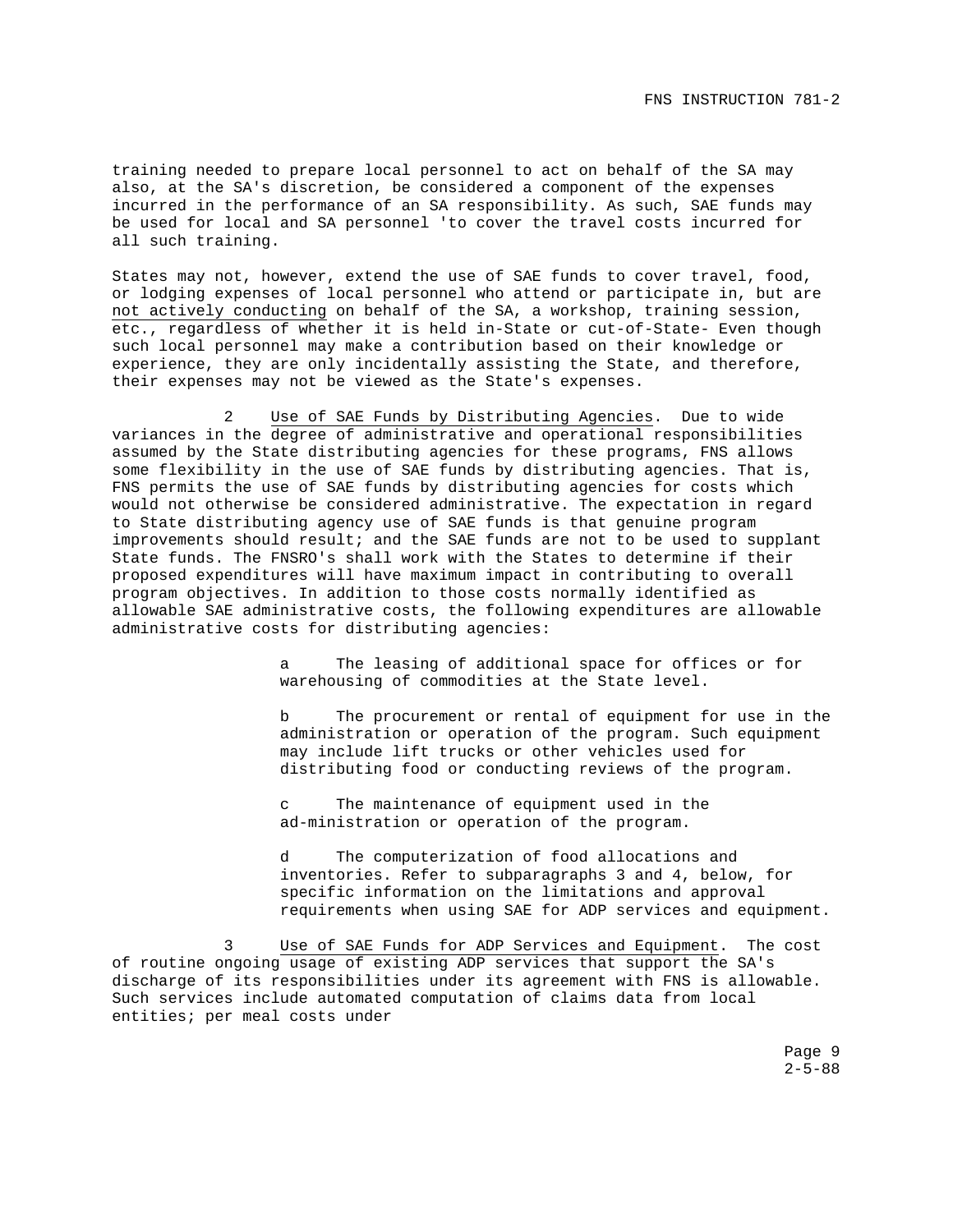the SBP or CCFP and the food inventories and allocations under the FDP; the computerized analysis of program beneficiary participation data; and the payment of local entities' claims for reimbursement. The following conditions apply:

> a SA's may charge the use of existing SA owned ADP equipment to the SAE grant in accordance with OMB Circular A-87 (Revised), Attachment B, paragraph B.11.

b SA's must obtain approval from the FNSRO prior to State actions to acquire ADP equipment in whole or in part with SAE funds. For ADP equipment with costs up to \$100,000, this approval requirement is satisfied by the approval of the SAE Plan. The SAE Plan requires that the SA identify and support by written justification all planned ADP costs. For ADP costs between \$25,000 and \$100,000, the SA should include with the SAE Plan the Request for Proposal, contract or service agreements, and other documents requested by the FNSRO, with the SAE Plan or as soon as possible thereafter. For ADP costs which the SA anticipates will total \$100,000 or more in Federal and State funds over a 12-month period, or \$200,000 or more in Federal and State funds for the total acquisition, the SA must submit an Advance Planning Document to the FNSRO.

The Advance Planning Document may be submitted in conjunction with prior to submission of the SAE Plan or any amendment to the SAE Plan. For information on preparing an Advance Planning Document, SA's should refer to FNS Handbook 151, ADP Advance Planning Document Handbook for State Agencies. In particular, section 440 and Exhibit A of the Handbook define and provide guidelines for preparing an Advance Planning Document.

4 Use of SAE Funds To Purchase ADP Software. The distinction between State and local level responsibilities and costs has become less clear with the advent of ADP. For example, a State is dependent on local entities for timely and accurate data needed to meet Federal reporting requirements, thus raising questions about the limits on the use of SAE to develop and/or purchase software for use by State and/or local entities. It is recognized that the use of the same software by all local agencies will standardize child nutrition reporting or other designated child nutrition activities at the State level, and thereby improve SA administration. Thus, the following criteria have been established.

The cost of developing and/or purchasing software is an allowable SAE cost if the:

 a Software is used to improve the administration of the child nutrition programs, and

b SA either:

 (1) Uses the software for its own purpose, or (2) Pays for the development of the software, distributes it to local agencies, and requires the local agencies to use it.

> Page 10  $2 - 5 - 88$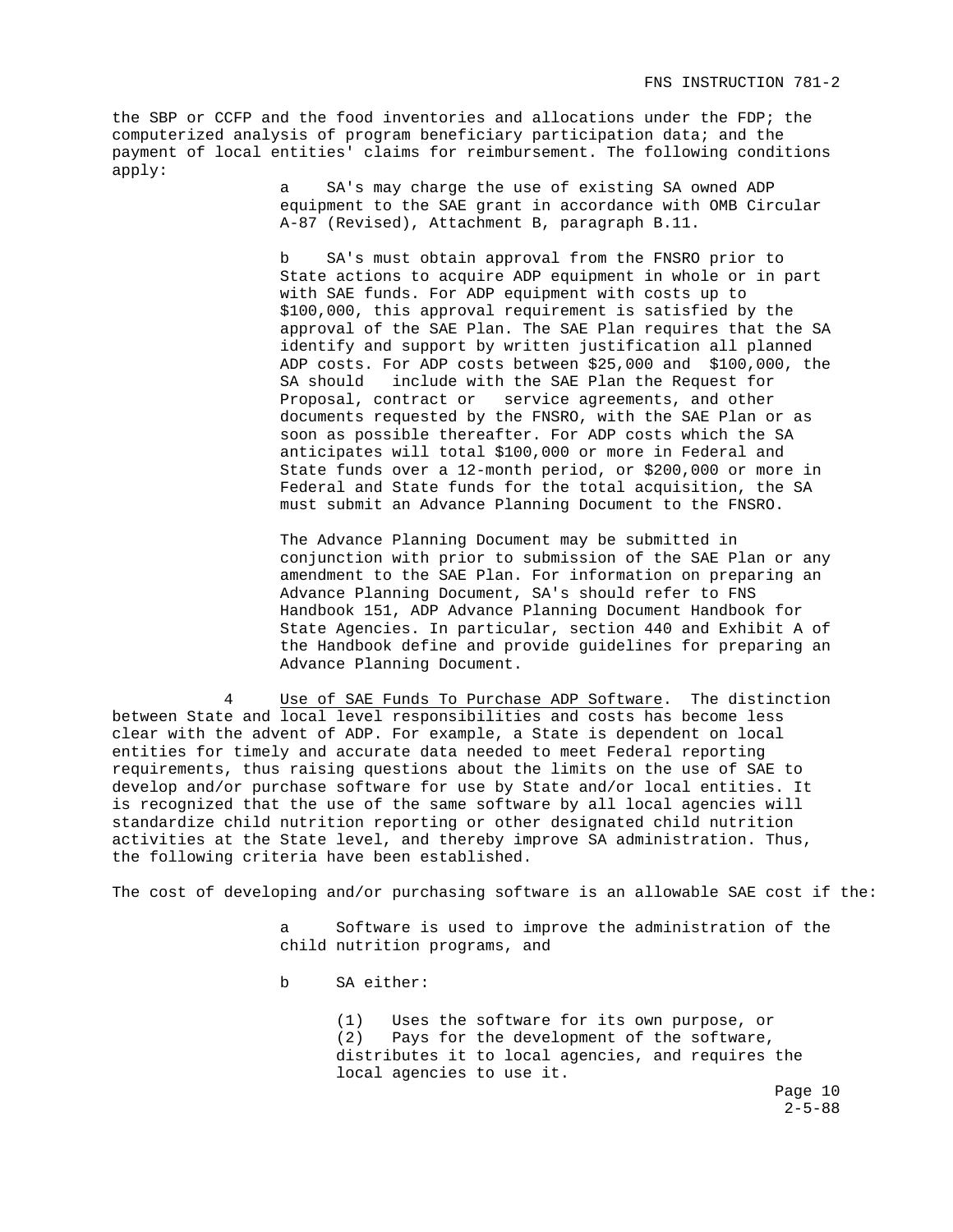For example, if an SA coordinates with a private company to develop a uniform software package but then requires the local agencies to purchase the software from the company, the developmental costs are allowable SAE costs, but the reproduction and distribution costs are not.

Use of SAE for NETP. SAE funds may be used in support of all State-level NETP activities, except teacher training. The NETP, with the purpose of providing nutrition information to children participating in the child nutrition programs, is essentially a support program for the child nutrition programs. SAE funds may thus be used to pay for the salaries of the NETP coordinator, as well as to provide support services to the child nutrition programs in the areas of training for food service personnel and nutrition education for children. All uses of SAE funds must be for Statelevel administrative costs in accordance with 7 CFR Part 235.

6 Use of SAE for Building Repairs. The cost of building repairs or improvements at the State level is allowable only with approval by the FNSRO. Since such costs are not usually considered administrative costs, the SA must show that the cost is a legitimate administrative cost chargeable to SAE. FNSRO's shall approve such costs on a case-by-case basis.

C Unallowable SAE Costs. The following items of cost are unallowable costs for SAE funds. Some of these may be allowable under other programs, while others are unallowable costs which have been defined specifically with regard to SAE.

Contingency Funds. Contributions to a contingency reserve or other provision for unforeseen events are unallowable.

Expenses of General Government. Under the regulations, SAE funds may be used only for t-he child nutrition programs for which SAE funds are made available. Thus, costs which the State government would have incurred had no Federal grants for the child nutrition programs been provided to it are unallowable because they cannot be attributed to the administration of child nutrition programs. Examples of these unallowable SAE costs include salaries and expenses of the Governor and State legislature.

3 Foreign Travel.

4 Real Property. The outright purchase of land or buildings from SAE funds is unallowable.

5 Other Unallowable Costs. OMB Circular A-87 (Revised), Attachment B, section D lists other unallowable costs.

> Page 11  $2 - 5 - 88$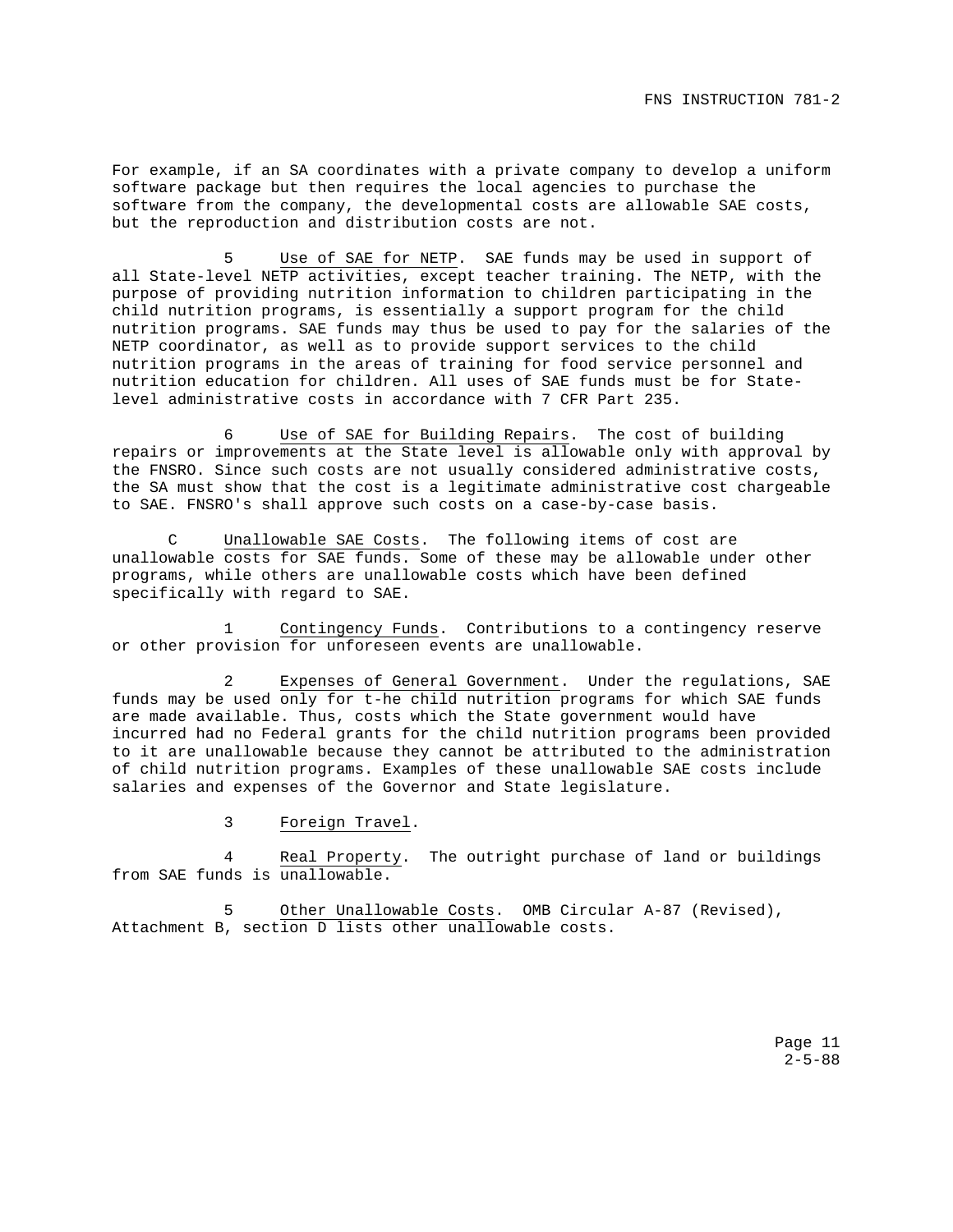#### VIII SFR (MAINTENANCE OF EFFORT)

A General. Each fiscal year, each State must expend for administration of the NSLP, SBP, SMP and CCFP, as applicable, the amount of funds from State sources required in section 235.11 of 7 CFP, By law, this SFR applies to the State as a whole. Funds from State sources used by any or all of the SA's in the State to administer the NSLP, SBP, SMP, and CCFP may be counted toward the SFR.

A State which does not meet the SFR loses its right to SAE funds. If the FNSRO determines that a State will definitely not meet the SFR for the current fiscal year, the FNSRO shall withdraw all unexpended SAE funds available to the State. Also, if a State indicates that it will definitely not meet the SFR for a subsequent fiscal year, the FNSRO shall not release any of that allocation to that State until it does so. These are examples of extreme instances which would probably only occur if a State intentionally did not appropriate sufficient funds to meet the SFR.

It is more likely that the FNSRO or CND would identify a State's failure to meet the SFR during the subsequent fiscal year when the expenditures data is reviewed. The FNSRO shall notify such a State which according to reporting records, does not meet the SFR and provide the State the opportunity to review its records for omissions and revise its reports as necessary. If the FNSRO confirms that the State did not meet the SFR, it shall impose a sanction and negotiate the amount and the method of repayment of SAE funds. The FNSRO shall evaluate the State's ability to meet the SFR for the current and future fiscal years, and if necessary, encourage the State to take corrective action and/or withdraw SAE funds as discussed above.

B Funds Which May Be Counted Towards Meeting the SFR. Only State revenues used for the administration of the NSLP, SBP, SMP and CCFP are countable toward meeting the SFR. By limiting the requirement to State revenues, the CNA excludes all other funding sources such as in-kind contributions and income generated by the program (e.g., assessment fees and container salvage fund income) from being counted toward this requirement. This is based on definitions provided by 7 CFR Part 3015, Appendix A.

To be counted toward the SFR, expenditures of funds from State revenues must be made for allowable administrative costs as discussed under section VII, above. Such costs will be included in the SAE Plan discussed in section VI, above.

Further information on what funds can be counted towards meeting the SFR can be obtained from OMB Circular A-102 (Revised), Attachments F and G, and 7 CFR Part 3015, Subparts G and H.

C Reporting and Documentation. To enable the FNSRO's and CAD to monitor the SFR, SA's shall report outlays and unliquidated obligations attributed to State revenue sources for the administration of the NSLP, SBP, SMP, and CCFP, on

> Page 12  $2 - 5 - 88$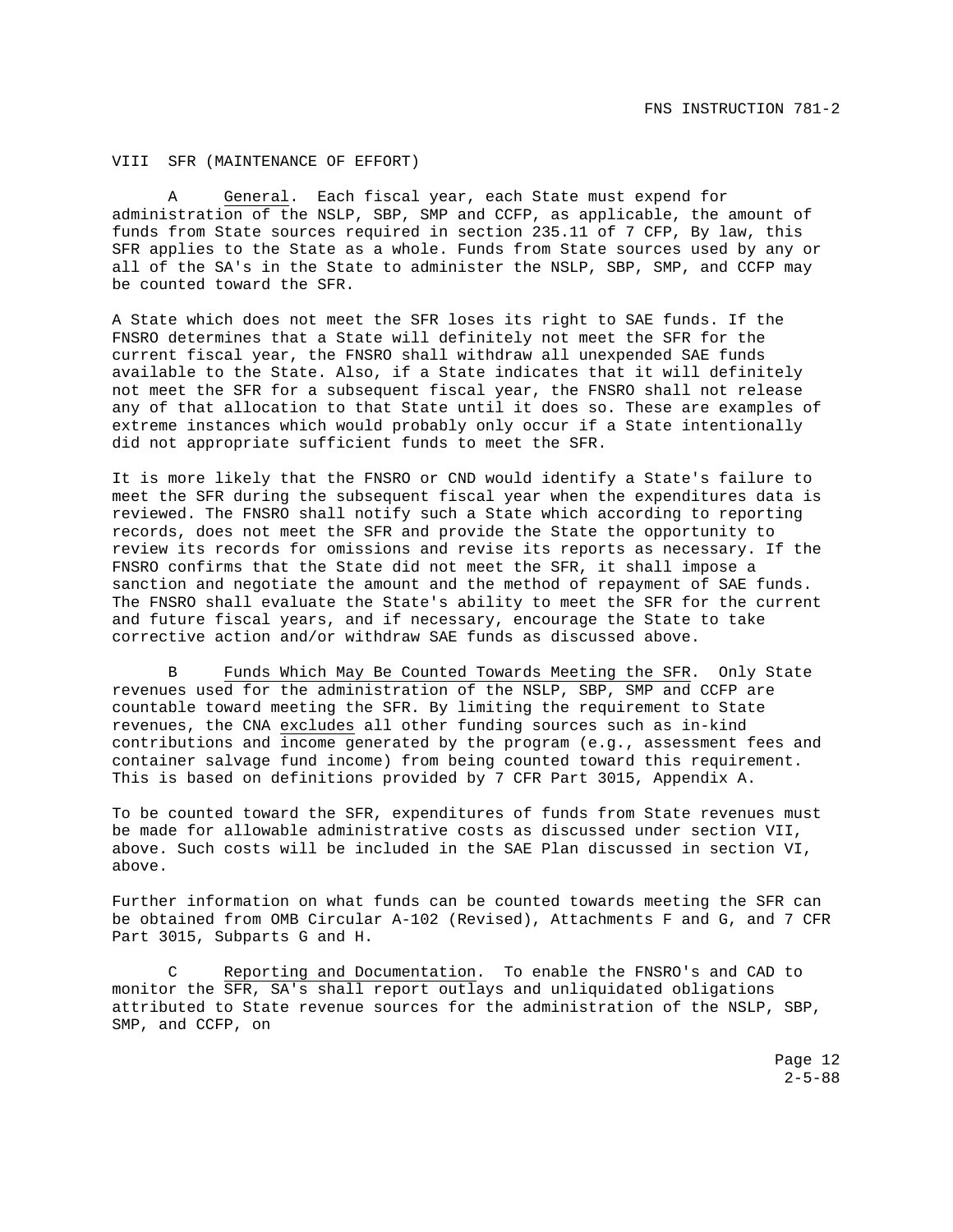a quarterly basis on the SF-269. Specifically, these data are reported an line "f" (Non-Federal share of outlays) and line "i" (Non-Federal share of unliquidated obligations) under column 11 (SAE) for each quarter. A copy of the SF-269 is included in Exhibit B, attached.

The FNSRO and CND shall monitor the amount of State revenue reported an the fourth quarter and all subsequent SF-269's to determine if it is sufficient to meet the SFR The FNSRO and CND shall compare both line "f" and the sum of line "f" and line "i" with the established SFR level. Since compliance with this requirement is based on State revenues "expened," the amount reported on line "f" must ultimately be equal to or greater than the SFR level. If, for the report being monitored, line "f" is less than the SFR level, then the FNSRO and CND shall add line "i" to line "f" to determine if the State has set aside sufficient funds to meet the SFR, The FNSRO and CND must monitor the SFR until line "f" is sufficient to meet the SFR. If a State has more than one SA expending State revenues for child nutrition programs, the FNSRO and CND shall compare the sum of the data reported by all such SA's to the SFR. SA's shall maintain appropriate documentation to demonstrate that the SFR has been satisfied.

The SA's should consult OMB Circular A-102 (Revised), Attachment G, and 7 CFR Part 3015, Subpart H for more information on how to document expenditures of funds from State revenues to meet the SFR.

#### IX SPECIAL FUNDING ISSUES

A Transferring Funds. States may transfer SAE funds during the first year of the Grant amoung SA's currently receiving SAE funds within the State. Such a transfer requires agreement among the affected SA's as well as FNSRO approval. The FNSRO must notify CND of the transfer. The amount of funds which an SA may transfer is limited only by the amount of funds available to the SA transferring the funds. A transfer of funds during the second year of the SAE Grant (i.e., carryover) requires the prior notification and concurrence of the CND.

The authorized funding levels for each SA will be revised when the transfer is complete. SA's may have to amend their current or following fiscal year SAE Plans to reflect the transfer of funds. For example, the recipient SA must amend its SAE Plan if it expects to use the transferred furore during the current fiscal year. Similarly, if it intends to use transferred funds during the following fiscal year, it must incorporate this into, or amend, next year's plan. The donor SA must amend its SAE Plan only if the transfer significantly affects the budget or activity levels of its current SAE Plan. Further information about the amendment process is found in the SAE Plan Guidance, SAE Management System guidance, and the 7 CFR Part 235.

The FNSRO's shall review and approve the revised SAE Plans, as appropriate, and change the SA's GAD's, LOC's, etc, accordingly.

> Page 13  $2 - 5 - 88$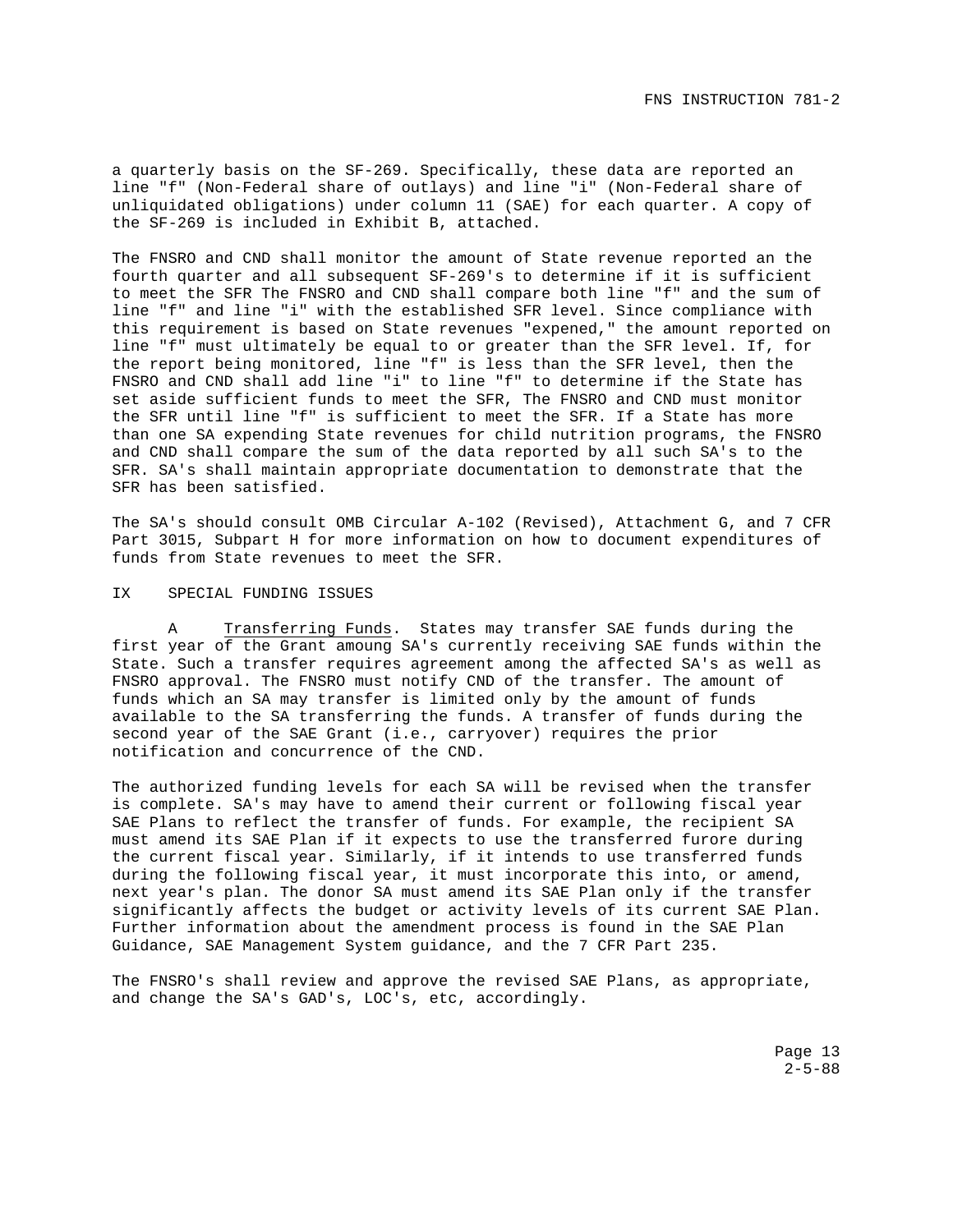B Start-Up Funds. An SA may receive a negotiated amount of between \$10,000 and \$100,000 when it assumes administrative responsibility for child nutrition programs (except the SFSP) currently administered by FNS. The exact amount of the start-up assistance is negotiated with the SA by the Regional Administrator. The following factors should be considered in negotiations:

1 The size and administrative complexity of t-he programs being taken back;

The ability of the SA to incorporate t-he new program responsibilities into existing systems or the need to develop new systems; and

3 The size and number of programs assumed relative to those remaining under FNS.

The \$100,000 limit applies to each adjustment made for start-up costs. However, no State may receive more than \$100,000 for such adjustments in any fiscal year.

C Adjustments for Change in Administering Agencies. Should an SA's program administrative responsibilities change during a fiscal year, the CND shall prorate accordingly the amount of SAE funds the SA receives. For example, an SA which assumes additional program administrative responsibilities as of July 1 of a given fiscal year will receive an additional amount of SAE funds equal to one-fourth of the additional SAE funds the SA would have received had it administered the program(s) for the entire fiscal year. Similarly the CND shall make a downward adjustment to the amount of SAE an SA receives if it turns program administrative responsibilities over to another SA. The SA must amend its SAE Plan or submit an original, as applicable, to reflect the change in activities due to the change in program administrative responsibilities.

X SUBJECT AREAS DISCUSSED IN OTHER SOURCES

A Accountability. SA's shall maintain a system of financial management that meets the requirements of OMB Circular A-102 (Revised), Attachment G, and paragraphs 235.7(a) and (b) of 7 CFR.

B Apportionments. FNS Instruction 432-1, Uniform State Allocation System for FNS Grant Programs, describes the funds allocation process for the orderly distribution of grant funds following the receipt of approved apportionments of appropriations.

C Fiscal Sanctions. Refer to section 235.11 of 7 CFR.

 D Procurement Requirements. All procurements of supplies, equipment and other services carried out by the SA with SAE funds shall be carried out in accordance with the requirements of OMB Circular A-102 (Revised), Attachment O; 7 CFR Part 3015, Subpart S; and section 235.9 of 7 CFR, as applicable.

> Page 14  $2 - 5 - 88$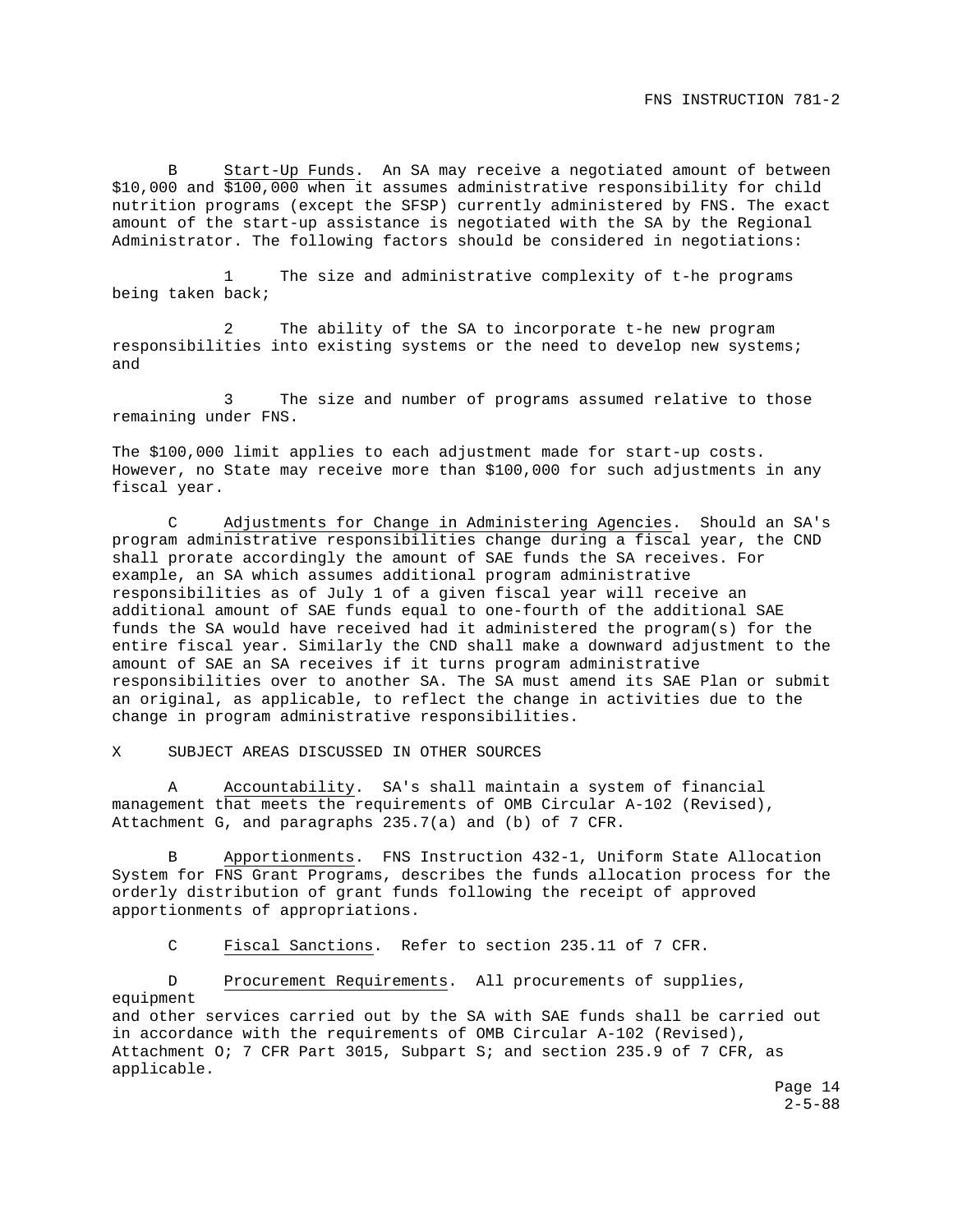### XI OMB APPROVAL

The reporting and/or recordkeeping requirements contained herein have been approved by OMB in accordance with the Paperwork Reduction Act of 1980.

George A. Braley

GEORGE A. BRALEY Deputy Administrator for Special Nutrition Programs

Attachments

Page 15  $2 - 5 - 88$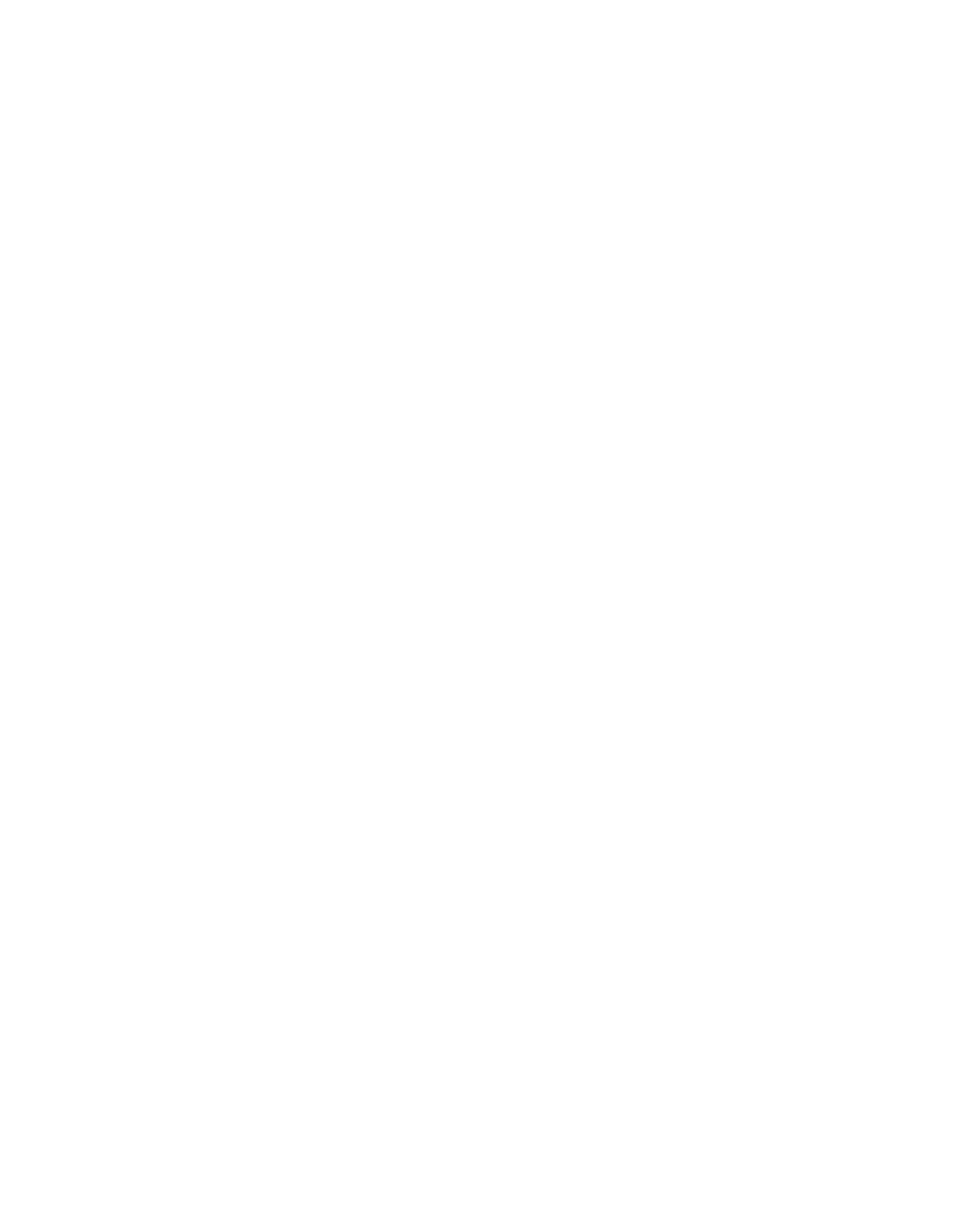# EXAMPLE OF FORM FNS-495

 $\mathcal{A}$ 

 $\mathcal{L}_{\mathcal{A}}$ 

n.

 $\ddot{\phantom{a}}$ 

|                                       |                         |  | U.L. DEPARTMENT OF AGRICULTURE<br>FOOD AND NUTRITION SERVICE |                                                     |                               |               |  |
|---------------------------------------|-------------------------|--|--------------------------------------------------------------|-----------------------------------------------------|-------------------------------|---------------|--|
|                                       |                         |  | <b>GRANT AWARD DOCUMENT</b>                                  |                                                     |                               |               |  |
|                                       |                         |  | <b>FNS Instruction 407-3</b>                                 |                                                     |                               |               |  |
| . I GRANTOR AGENCY:                   |                         |  | <b>2 APPROPRIATION</b>                                       |                                                     |                               |               |  |
| FOOD AND NUTRITION SERVICE            |                         |  | 4. TITLE OF GRANT                                            |                                                     |                               |               |  |
| 3 GRANTEE ORGANIZATION (NAME/ADDRESS) |                         |  |                                                              |                                                     |                               |               |  |
| S.GRANT AWARD DOC. NO.                | <b>SL AMENDMENT NO.</b> |  |                                                              | <b>4. ESTIMATED TOTAL GRANT AWARD</b>               |                               |               |  |
|                                       |                         |  | PREVIOUS LEVEL                                               |                                                     | s                             |               |  |
| 7. GRANT PERIOD: FROM<br>THRU         |                         |  |                                                              | <b>INCREASE (DECREASE)S</b><br><b>CURRENT LEVEL</b> | s                             |               |  |
|                                       |                         |  | <b>L. FEDERAL GRANT OBLIGATION(S);</b>                       |                                                     |                               |               |  |
| <b>PROGRAM</b>                        |                         |  | <b>PREVIOUS LEVEL</b>                                        |                                                     | <b>INCREASE</b><br>(DECREASE) | CURRENT LEVEL |  |
| <b>TOTAL</b>                          |                         |  |                                                              |                                                     |                               |               |  |
| 1. SPECIAL INSTRUCTIONS/COMMENTS:     |                         |  |                                                              |                                                     |                               |               |  |
| 18. AUTHORIZATION                     |                         |  |                                                              |                                                     |                               |               |  |
| ALLOWANCE HOLDER (DESIGNEE)           |                         |  | <b>SIGNATURE</b>                                             |                                                     |                               |               |  |
|                                       |                         |  |                                                              |                                                     |                               |               |  |
|                                       |                         |  | <b>EFFECTIVE DATE</b>                                        |                                                     | TELEPHONE NO.                 |               |  |